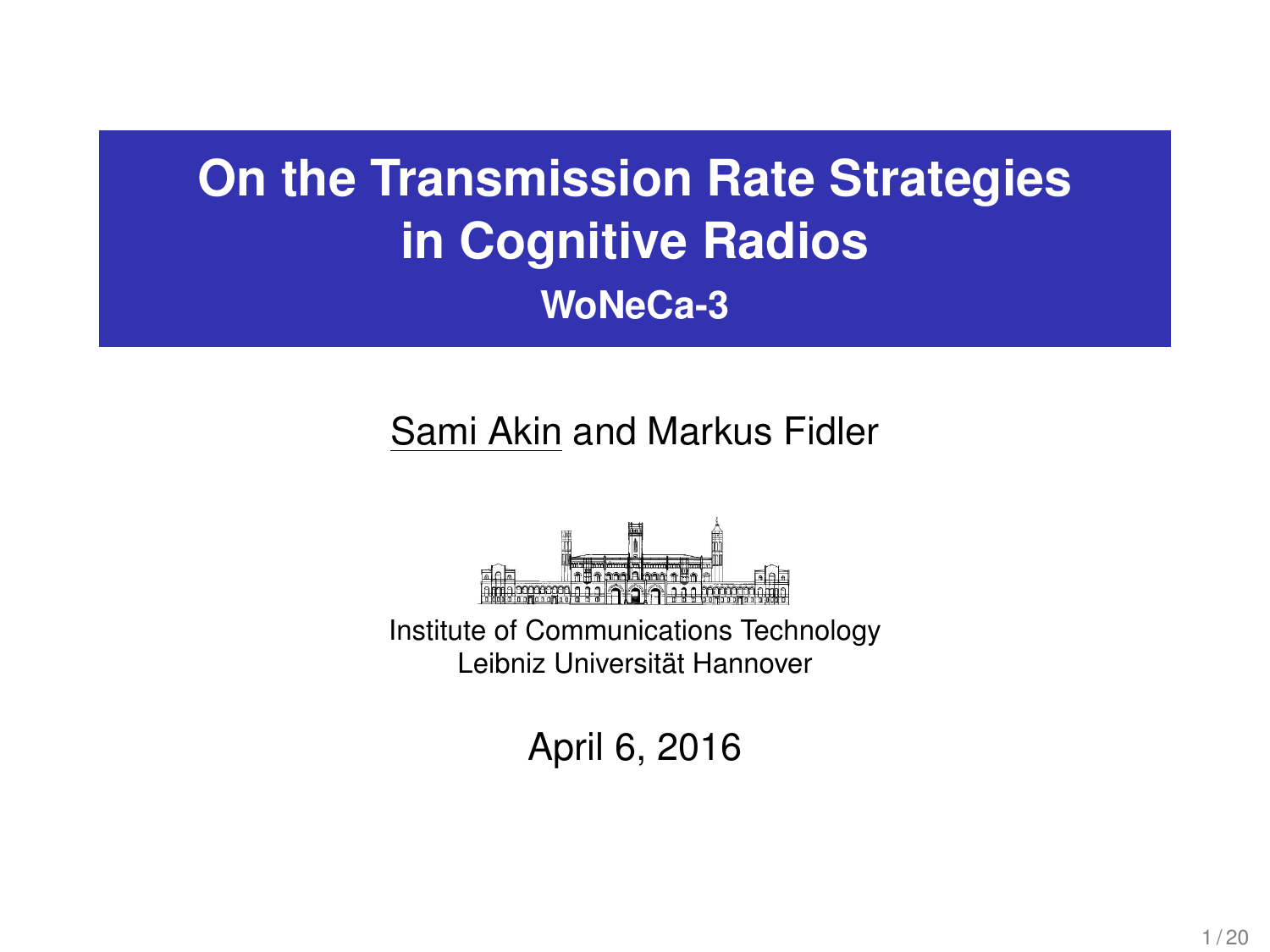## **[Motivation](#page-2-0)**

[Problem formulation](#page-5-0)

[Existing and proposed transmission rate models](#page-8-0)

[Performance analysis](#page-9-0)

**[Conclusion](#page-16-0)**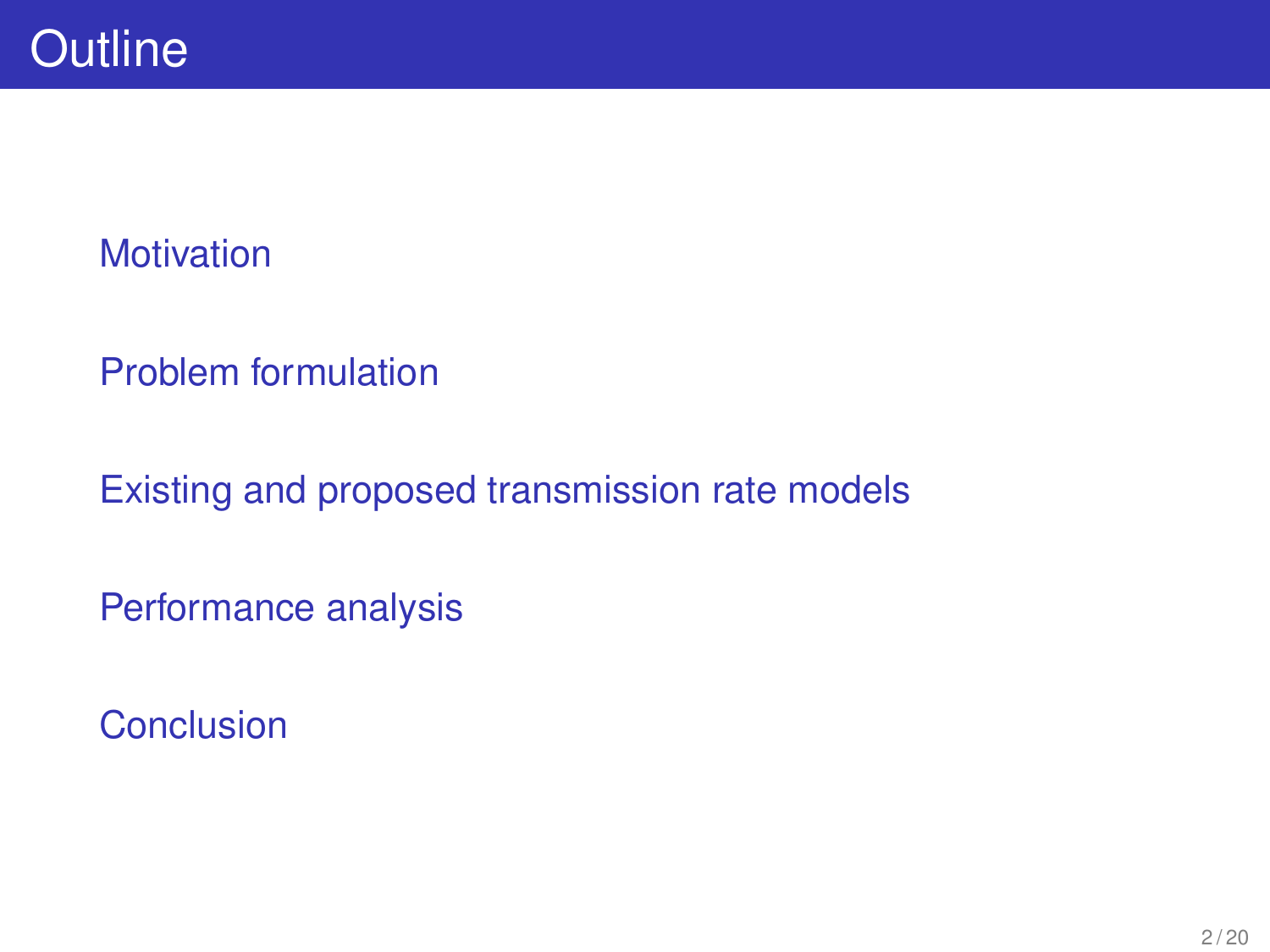# <span id="page-2-0"></span>**Motivation**

- In cognitive radios, channel sensing errors have been considered generally in protecting primary users and maximizing transmission throughput
- Transmission rate strategies have not been investigated from a Data-link layer perspective
- Along with existing rate strategy, we proposed two other strategies
- We obtained effective capacity to understand the tradeoff between delay and rate strategies
- We performed low/high signal-to-noise ratio analysis
- There is not a unique strategy that is the best
- In IEEE Trans. Wireless Commun., Mar. 2016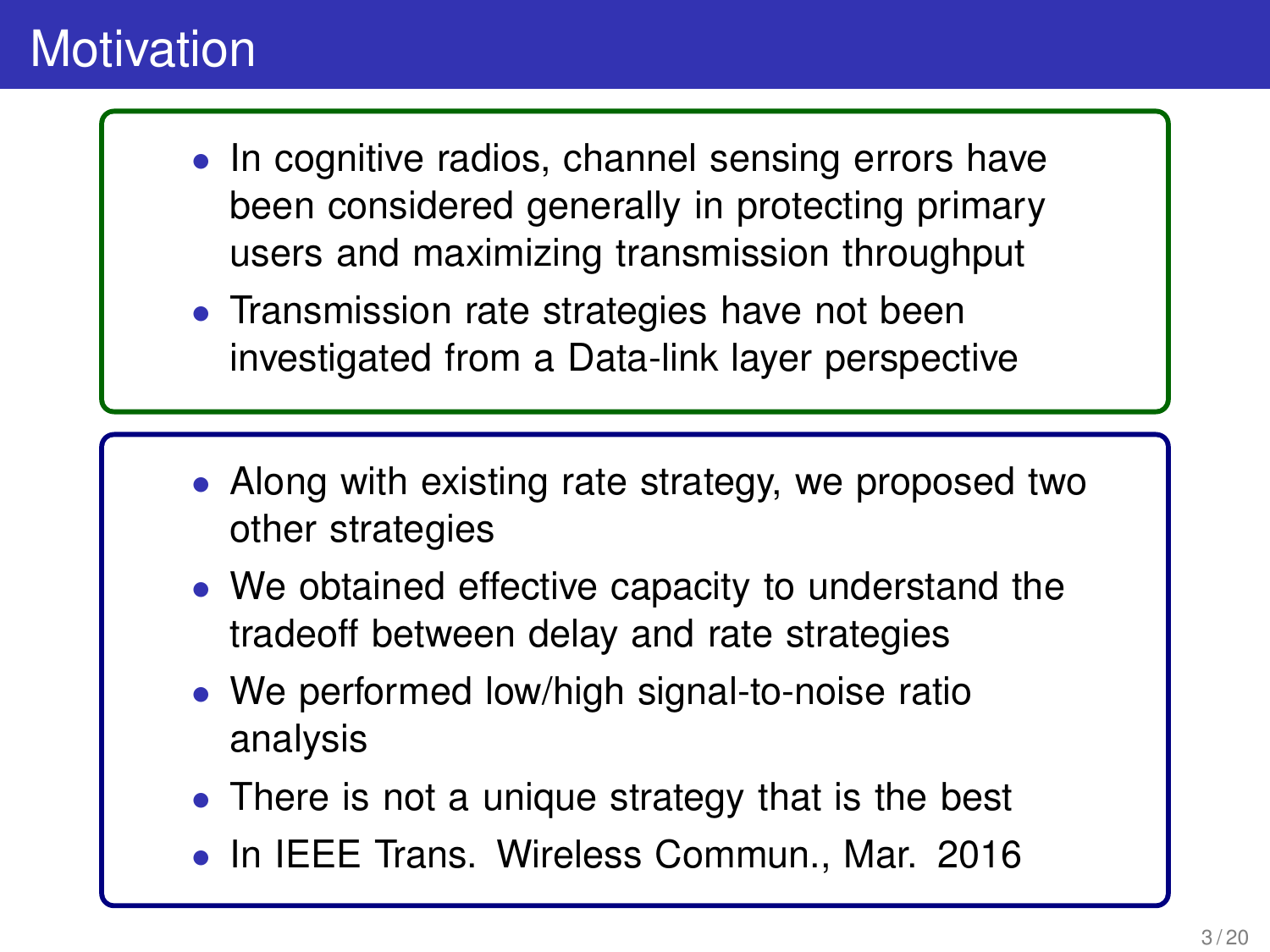## Introduction

### Cognitive radio channel model



### Channel state

 $\mathcal{H}_b$  : Channel is busy  $\mathcal{H}_i$  : Channel is idle

### Channel sensing

 $\mathcal{H}_{b}$  : Sensed as busy  $\mathcal{H}_i$  : Sensed as idle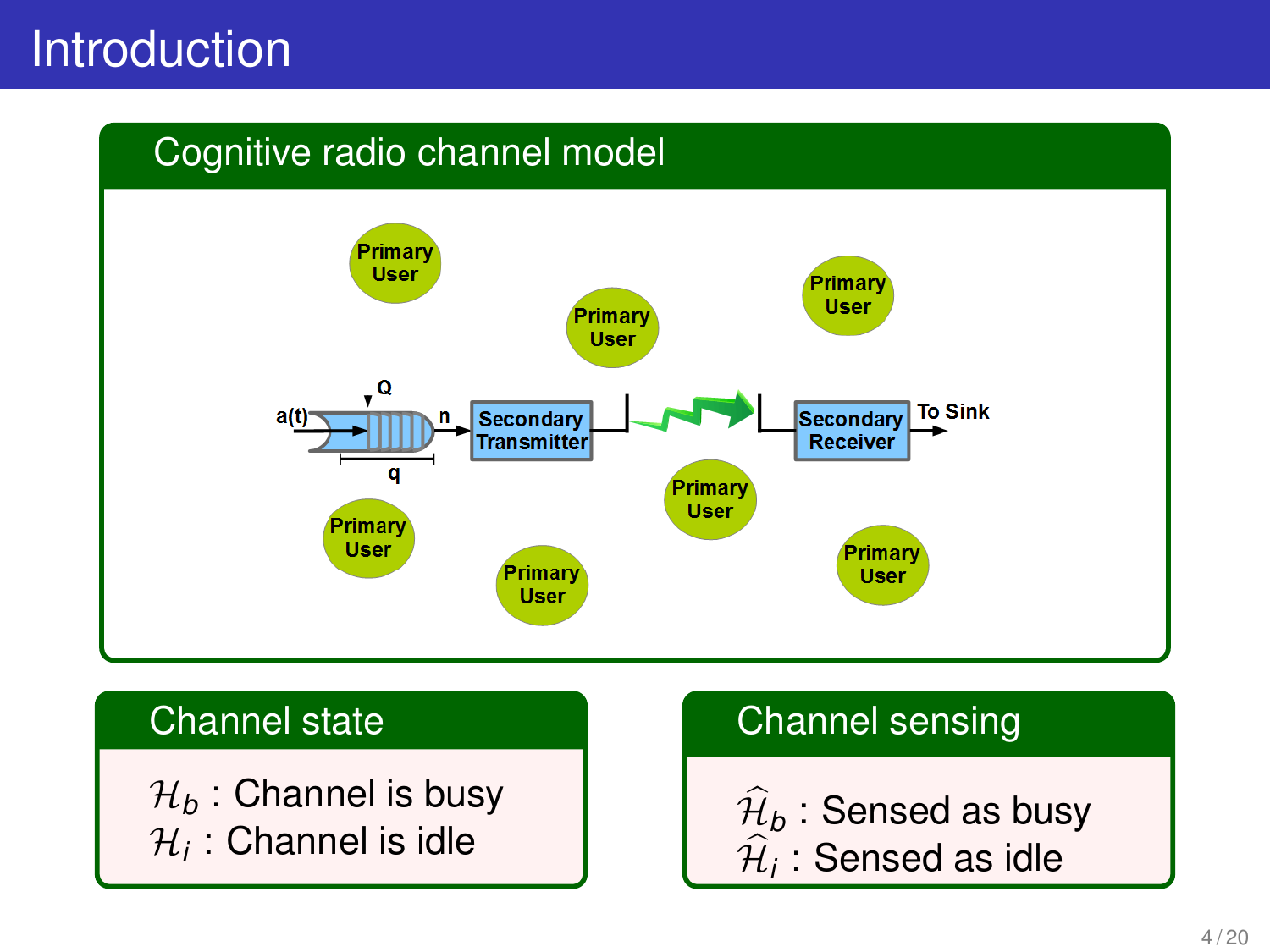

Transmission power  
\n
$$
\hat{\mathcal{H}}_b: P_b \leq P_{\text{max}}
$$
\n
$$
\hat{\mathcal{H}}_i: P_i \leq P_{\text{max}}
$$
\n
$$
P_b = \mu P_i, 0 \leq \mu \leq 1
$$

| <b>Transmission rate</b>    |
|-----------------------------|
| $\mathcal{H}_b: R_b < C$    |
| $\mathcal{H}_i$ : $R_i < C$ |
| C : Channel Capacity        |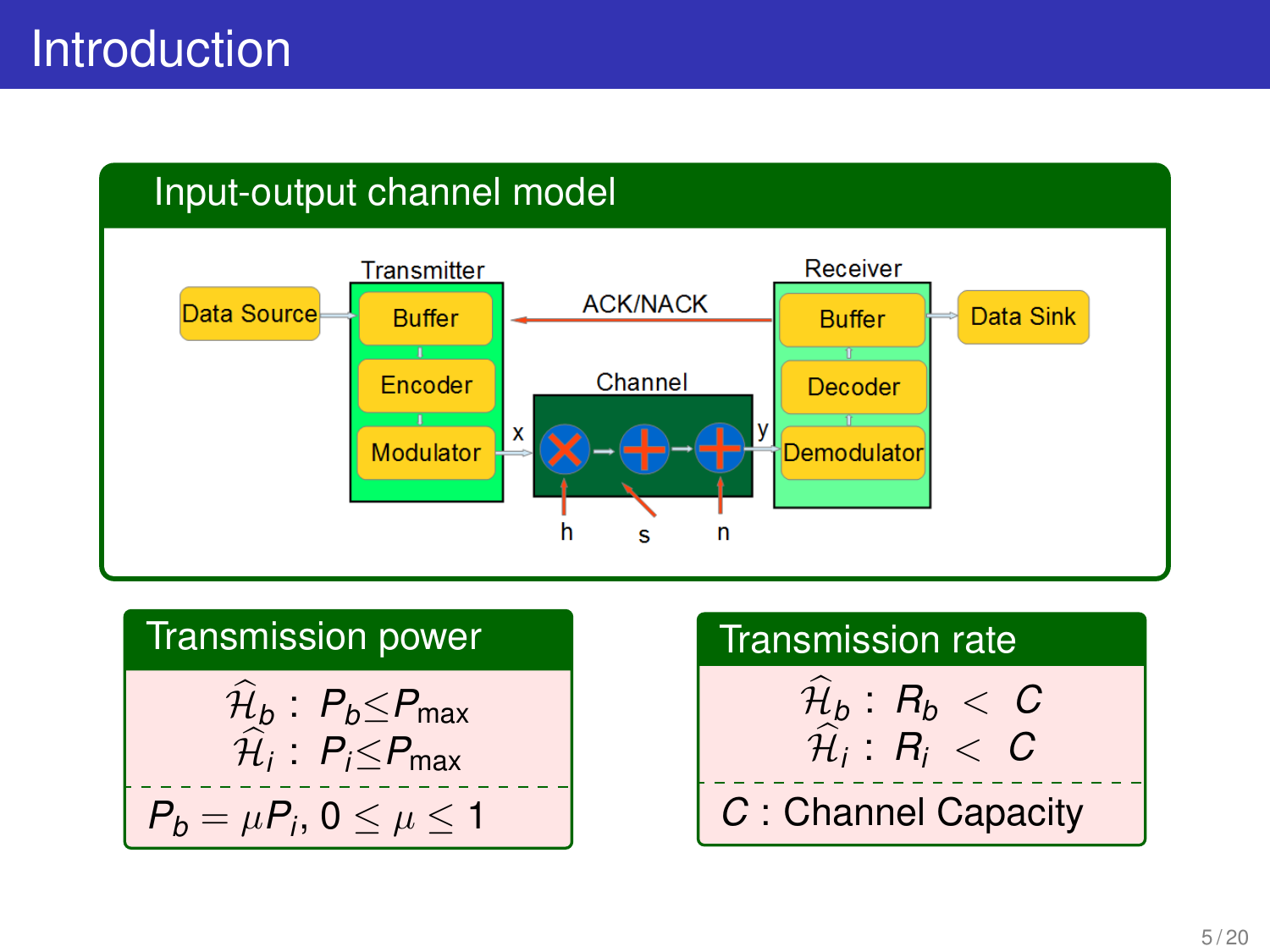

<span id="page-5-0"></span>Channel is actually busy

Case 1 : Detected as busy

Case 2 : Detected as idle

Channel is actually idle

Case 3 : Detected as busy

Case 4 : Detected as idle

#### Sensing performance measures

Probability of detection

$$
p_d = \frac{\Pr{\text{Case 1}}}{\Pr{\text{Case 1} \cup \text{Case 2}}}
$$

Probability of false alarm 
$$
\sqrt{\frac{P_{\text{max}}(Q_{\text{max}})}{P_{\text{max}}(Q_{\text{max}})}}
$$

$$
p_f = \frac{\Pr{\text{Case 3}}}{\Pr{\text{Case 3} \cup \text{Case 4}}}
$$

$$
\widehat{\mathcal{H}}_b: R_b = ? \qquad \text{and} \qquad \widehat{\mathcal{H}}_i: R_i = ?
$$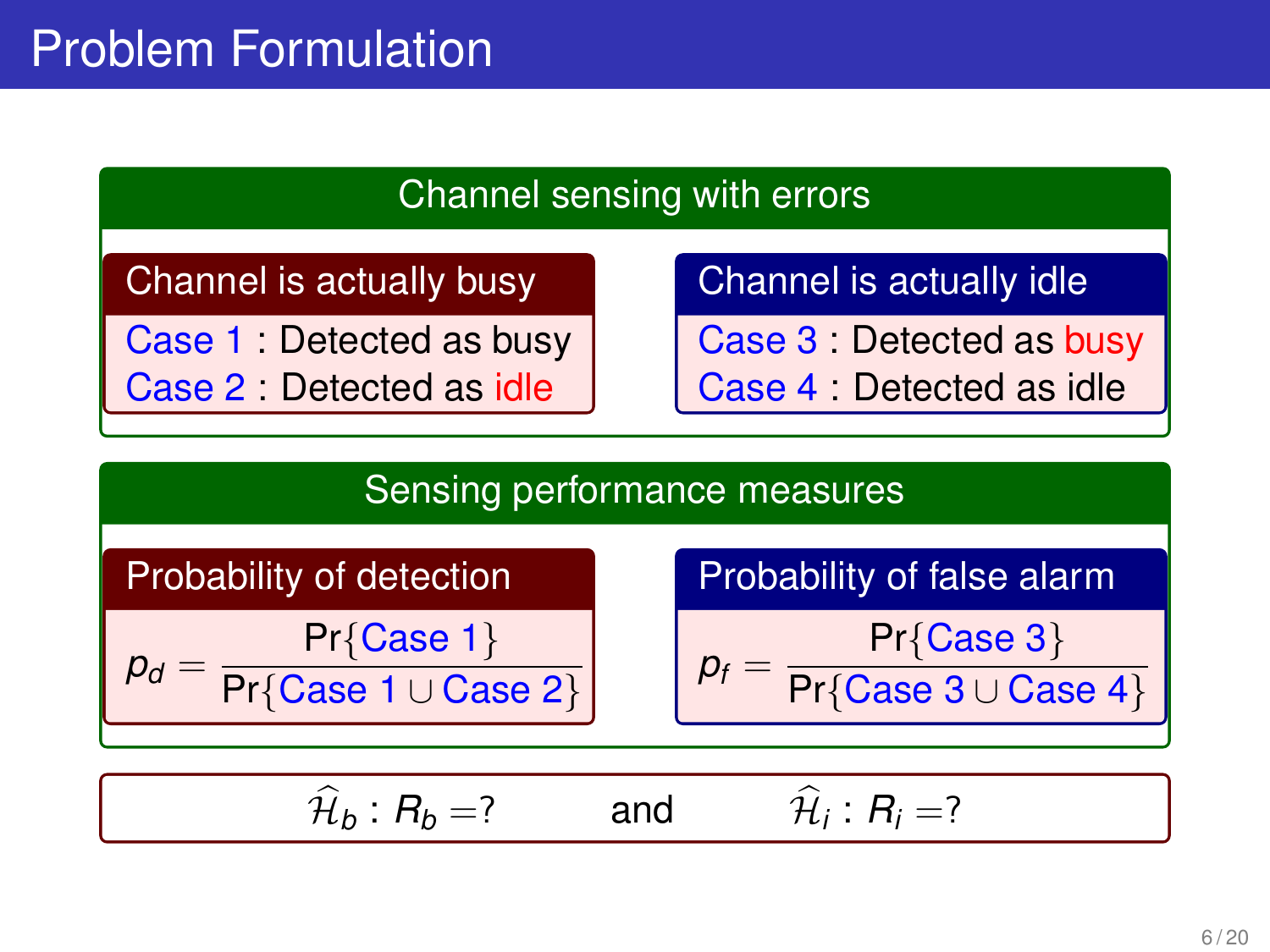*Rb*,*<sup>i</sup>* may be set to the channel capacity because the channel fading, *h*, is known by the transmitter as well

### Busy sensing

$$
C_1 = f\left(\widehat{\mathcal{H}}_b, P_b, \mathcal{H}_b\right)
$$

$$
C_3 = f\left(\widehat{\mathcal{H}}_b, P_b, \mathcal{H}_i\right)
$$

#### Idle sensing

$$
C_2 = f\left(\widehat{\mathcal{H}}_i, P_i, \mathcal{H}_b\right)
$$

$$
C_4 = f\left(\widehat{\mathcal{H}}_i, P_i, \mathcal{H}_i\right)
$$

#### Busy sensing

$$
R_b = C_1 \text{ or } R_b = C_3 ?
$$
  
Given  $C_1 \leq C_3$ 

### Idle sensing

$$
R_i = C_2 \text{ or } R_i = C_4 ?
$$
  
Given  $C_2 \leq C_4$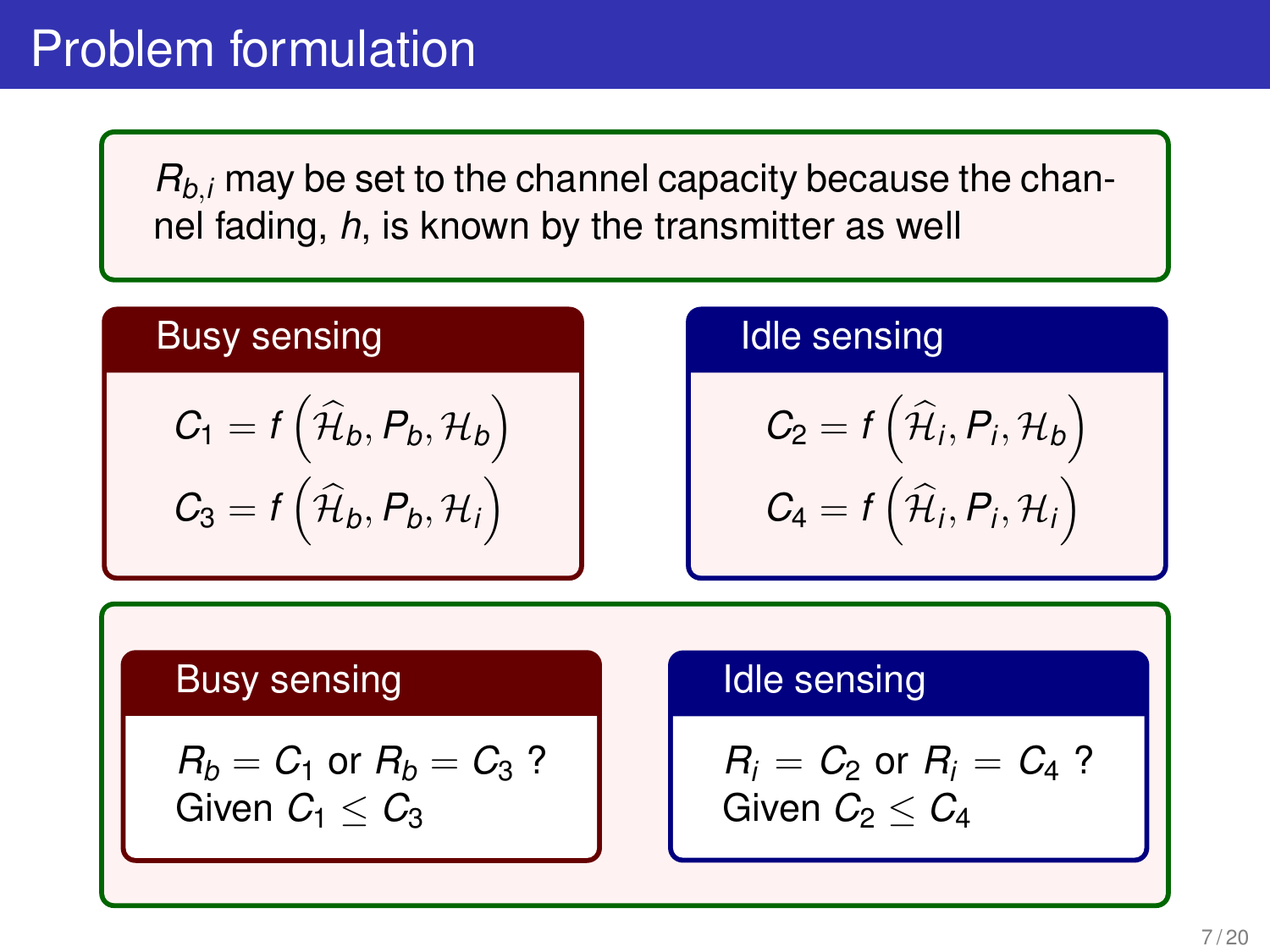# Problem formulation

### Example 1

- 1. Channel is sensed as busy and we set  $R_b = C_1$
- 2. In *Case 1*,  $R_b = C_1$  and  $R_b$  bits can be served
- 3. In *Case 3,*  $R_b < C_3$  and  $R_b$  bits can be served
- 4. Due to false alarm, a chance of using a free channel is wasted by sending data at a lower rate

#### Example 2

- 1. Channel is sensed as idle and we set  $R_i = C_4$
- 2. In *Case 4*,  $R_i = C_4$  and  $R_i$  bits can be served
- 3. In *Case 2,*  $R_i > C_2$  and 0 bits is possibly served
- 4. Due to miss-detection and interference from primary users, a transmission outage occurs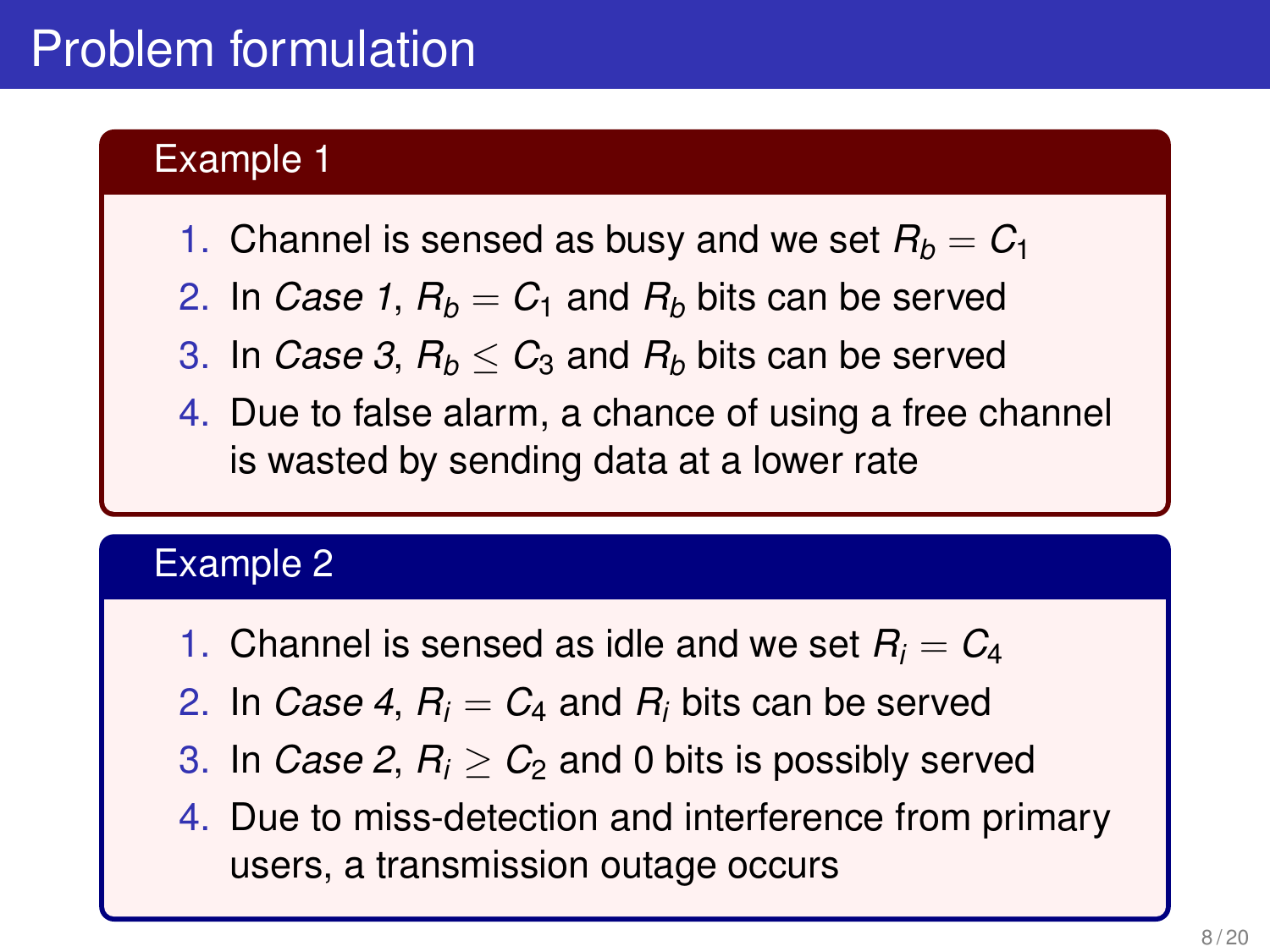# <span id="page-8-0"></span>Existing and proposed transmission models

## Optimistic policy (existing)

- **►** Busy sensing :  $R_b = C_1$   $\Longleftrightarrow$  Idle sensing :  $R_i = C_4$
- In Cases 1 and 3,  $R_b$  bits are served
- In Cases 2 and 4, 0 and  $R_i$  bits are served, respectively

### Conservative policy (proposed)

- **►** Busy sensing :  $R_b = C_1$   $\Longleftrightarrow$  Idle sensing :  $R_i = C_2$
- In Cases 1 and 3,  $R_b$  bits are served
- In Cases 2 and 4,  $R_i$  bits are served

#### Greedy policy (proposed)

- **►** Busy sensing :  $R_b = C_3$   $\Longleftrightarrow$  Idle sensing :  $R_i = C_4$
- In Cases 1 and 2, 0 bits are served
- In Cases 3 and 4,  $R_b$  and  $R_i$  bits are served, respectively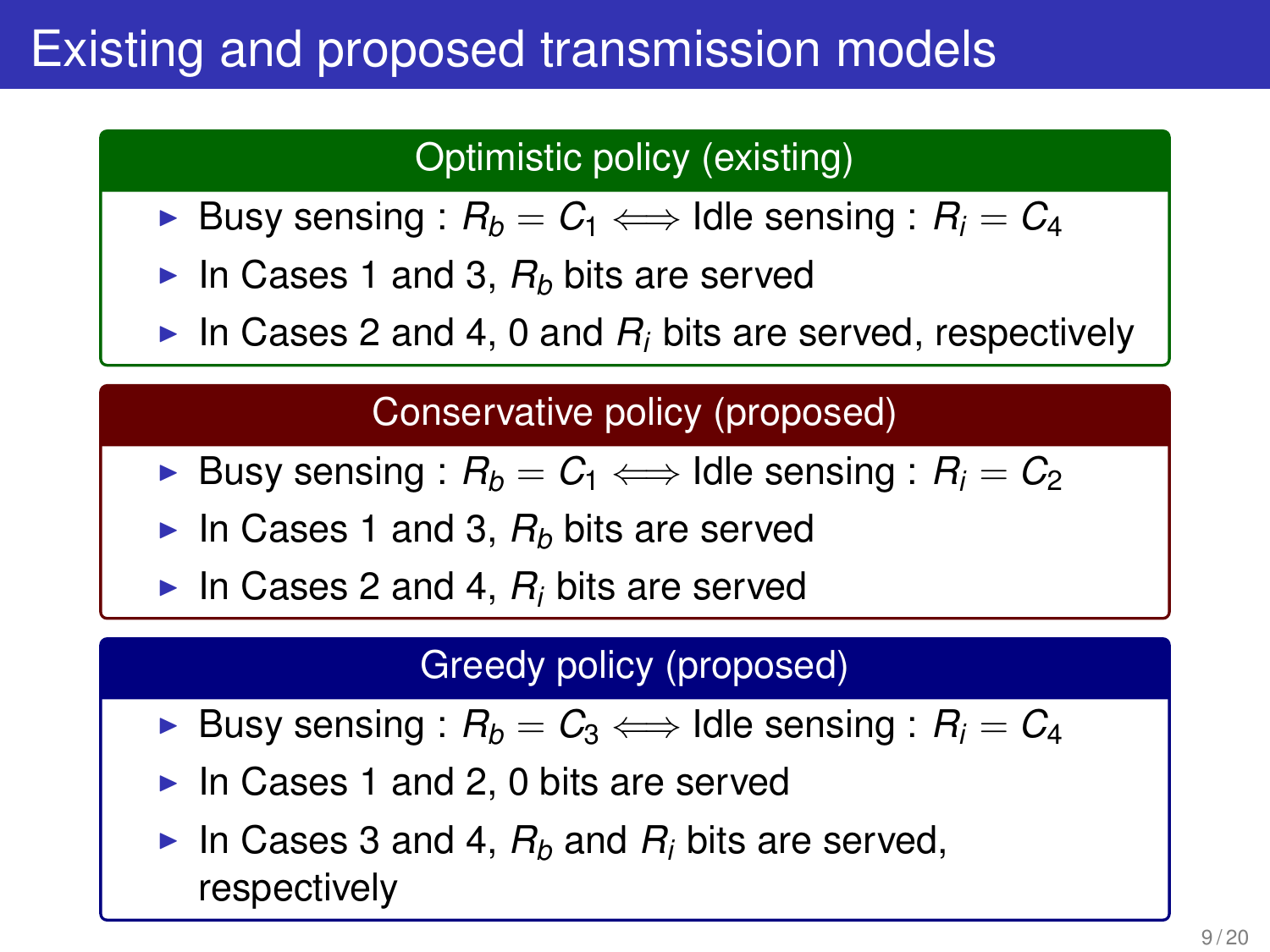# <span id="page-9-0"></span>Effective capacity



## Effective capacity

Dual of effective bandwidth; maximum constant arrival rate a stochastic service process can sustain under certain QoS constraints specified by  $\theta$ 

For a stable system,  $a(t)=?$ 

$$
C_E(\theta) = -\lim_{t\to\infty} \frac{1}{t\theta} \log_e \mathbb{E} \left\{ e^{-\theta \sum_{\tau=1}^t s(\tau)} \right\}
$$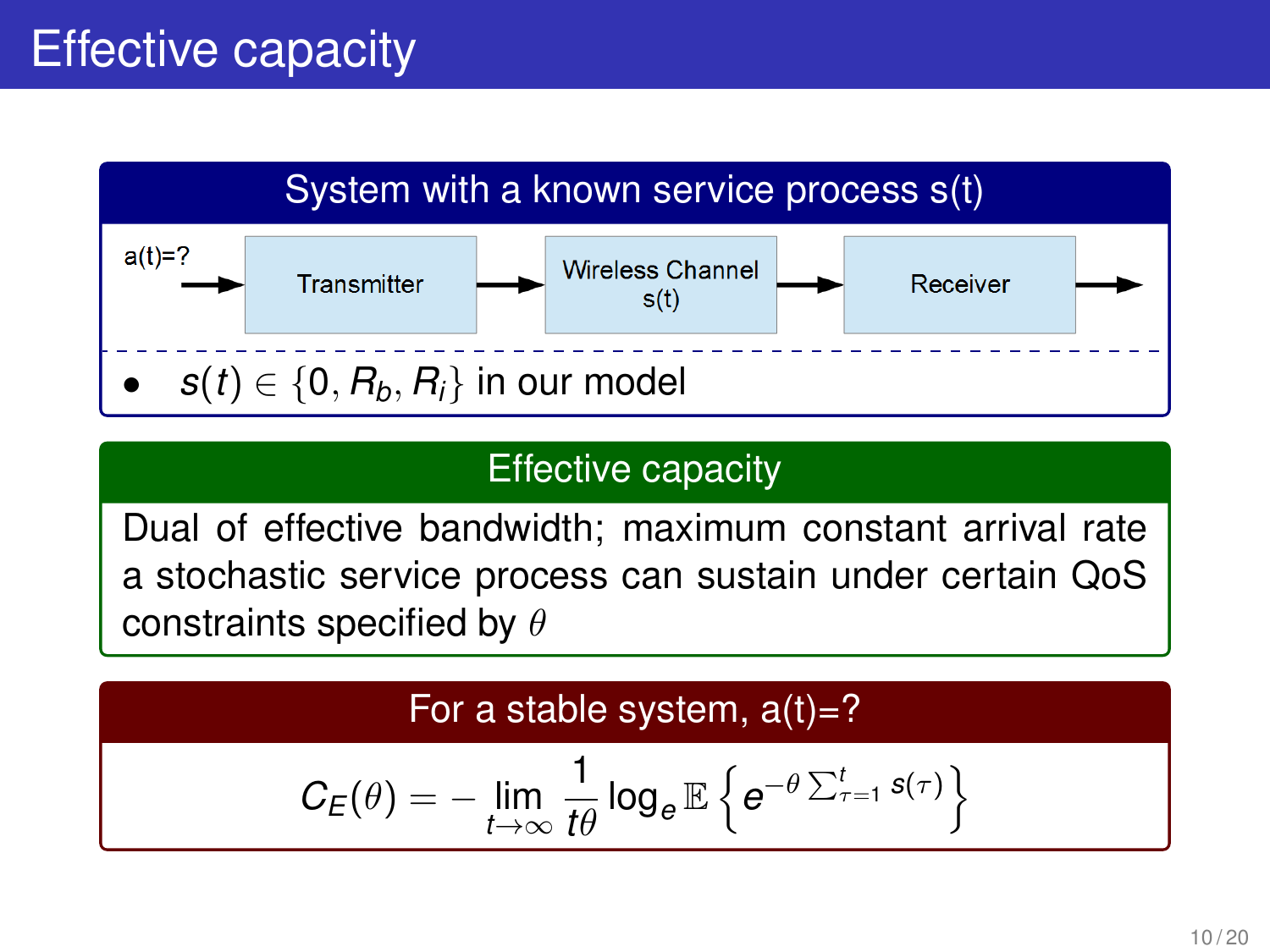## What to infer from  $\theta$ ?



- For large *q*: Pr{*Q* > *q*} ≈ *e* −θ*q*
- Larger  $\theta \rightarrow$  stricter constraints on buffer
- Smaller  $\theta \rightarrow$  looser constraints on buffer

### Properties of effective capacity

1.  $\lim_{\theta \to \infty} C_E(\theta) \Longrightarrow$  minimum service rate

2.  $\lim_{\theta \to 0} C_E(\theta) \Longrightarrow$  average service rate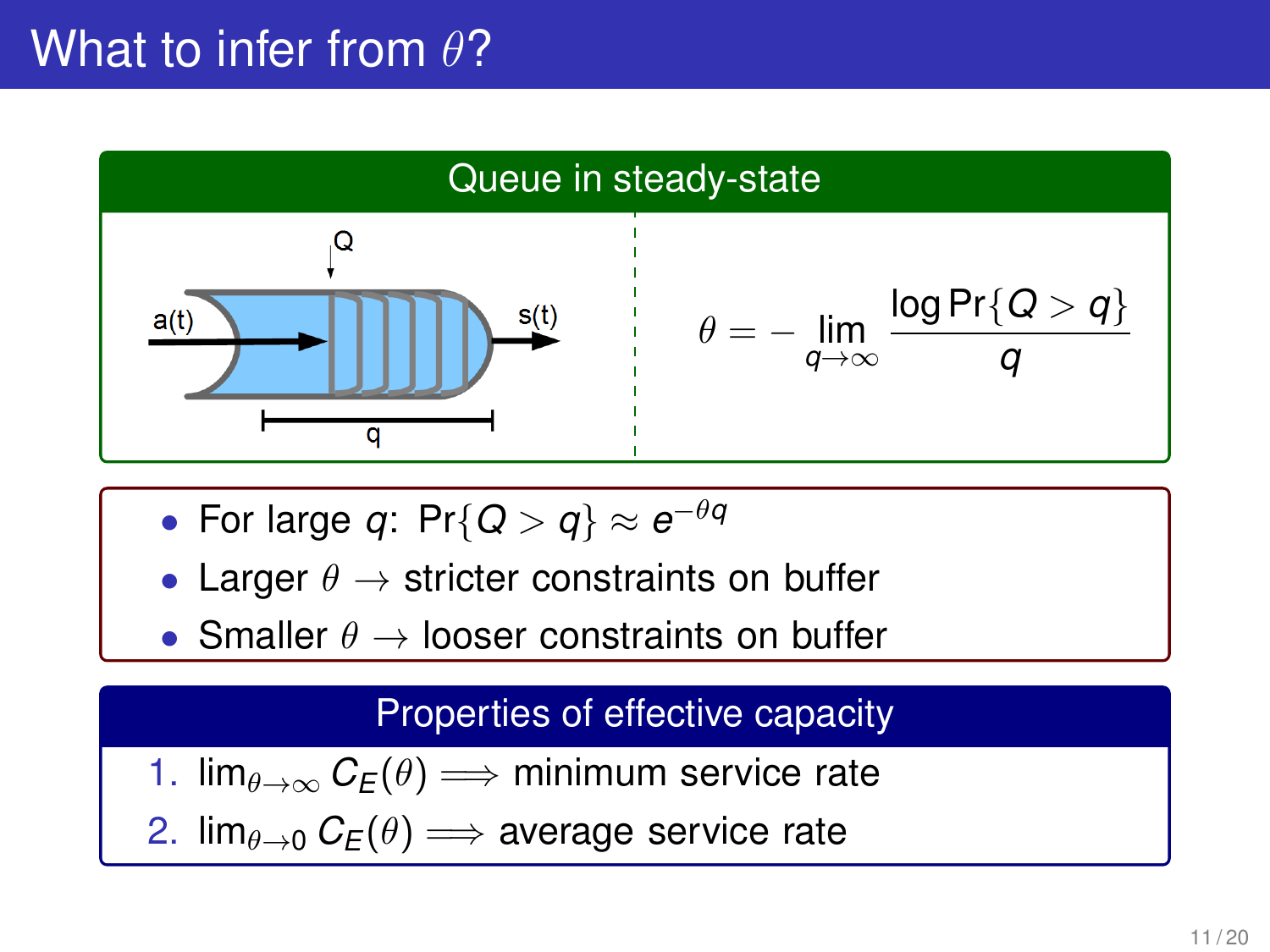# Numerical results



- $P_{int} = 20$  dB and  $P_{max} = 20$  dB
- m=50 (left figure),  $\theta = 0.1$  (right figure)
- $p_d = 0.95$ ,  $p_f = 0.1$  and interference = 5 dB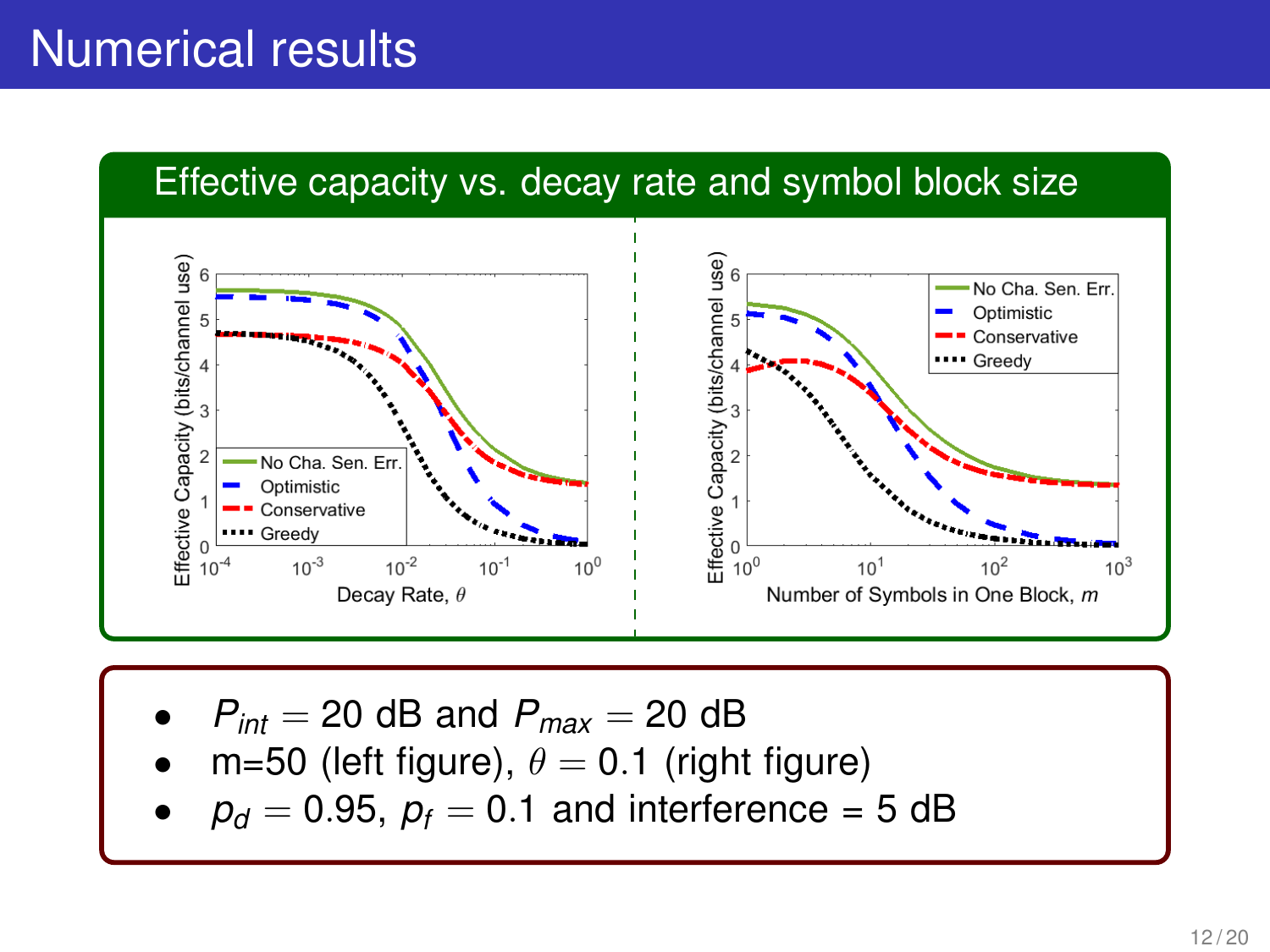# Low/high signal-to-noise ratio regime

## **Notes**

 $C_F(\theta, \gamma)$  is concave in the space defined by signal-to-noise ratio ( $\gamma$ )

## Low signal-to-noise ratio

- Energy-per-bit :  $v = \frac{\gamma}{Cc}$  $\mathit{C}_{E}(\theta,\gamma)$
- $v_{\text{min}}$ : The minimum energy-per-bit is obtained as signalto-noise ratio goes to zero, i.e.,  $\gamma \rightarrow 0$
- $S_0$ : Minimum  $v$  and slope of the effective capacity versus  $v$  (in dB) curve at  $v_{\text{min}}$

## High signal-to-noise ratio

• 
$$
S_{\infty} = \lim_{\gamma \to \infty} \frac{C_E(\theta, \gamma)}{\log_2 \gamma}
$$
: High signal-to-noise ratio slope in bits/channel use (3 dB)

 $\mathcal{L}_{\infty}$  : Power offset with respect to a reference channel having the same slope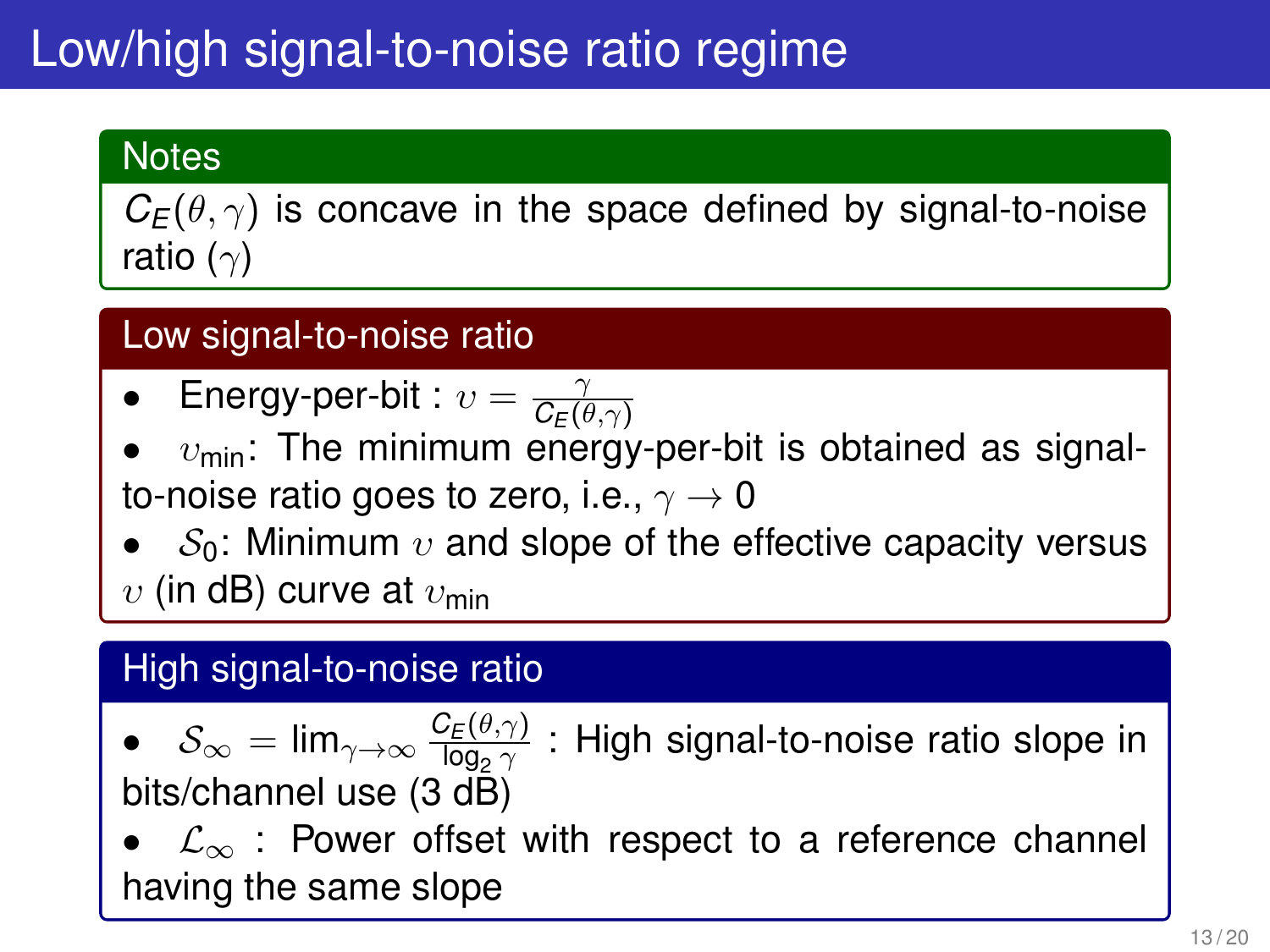

Solid lines are low signal-to-noise ratio approximations of the corresponding effective capacities

m=200 and  $\theta = 5$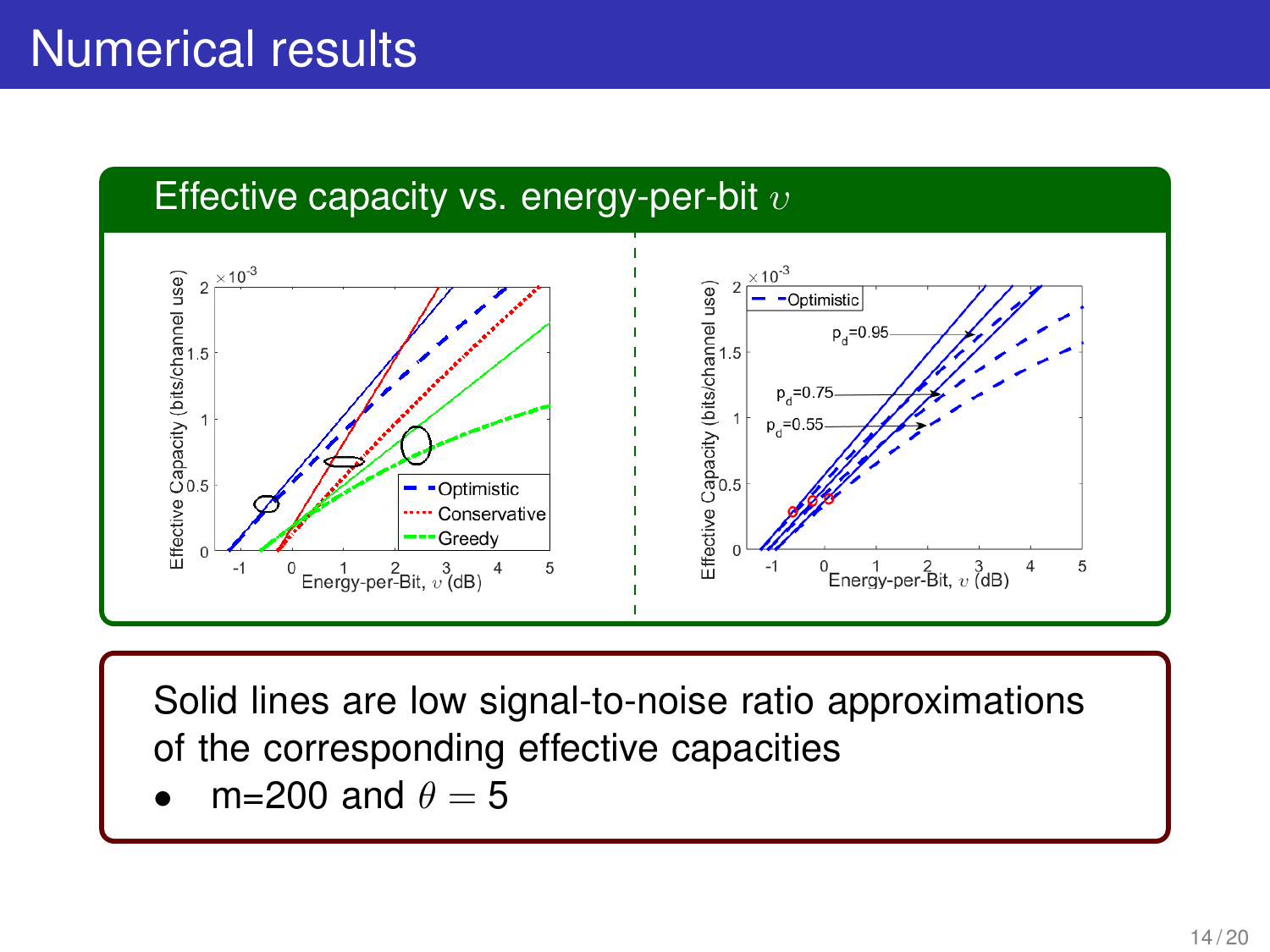# Numerical results



Solid lines are high signal-to-noise ratio approximations of the effective capacity in Conservative policy

• 
$$
\kappa = \frac{\theta m}{\log_e 2}
$$

 $\kappa = 0.9$  (left figure)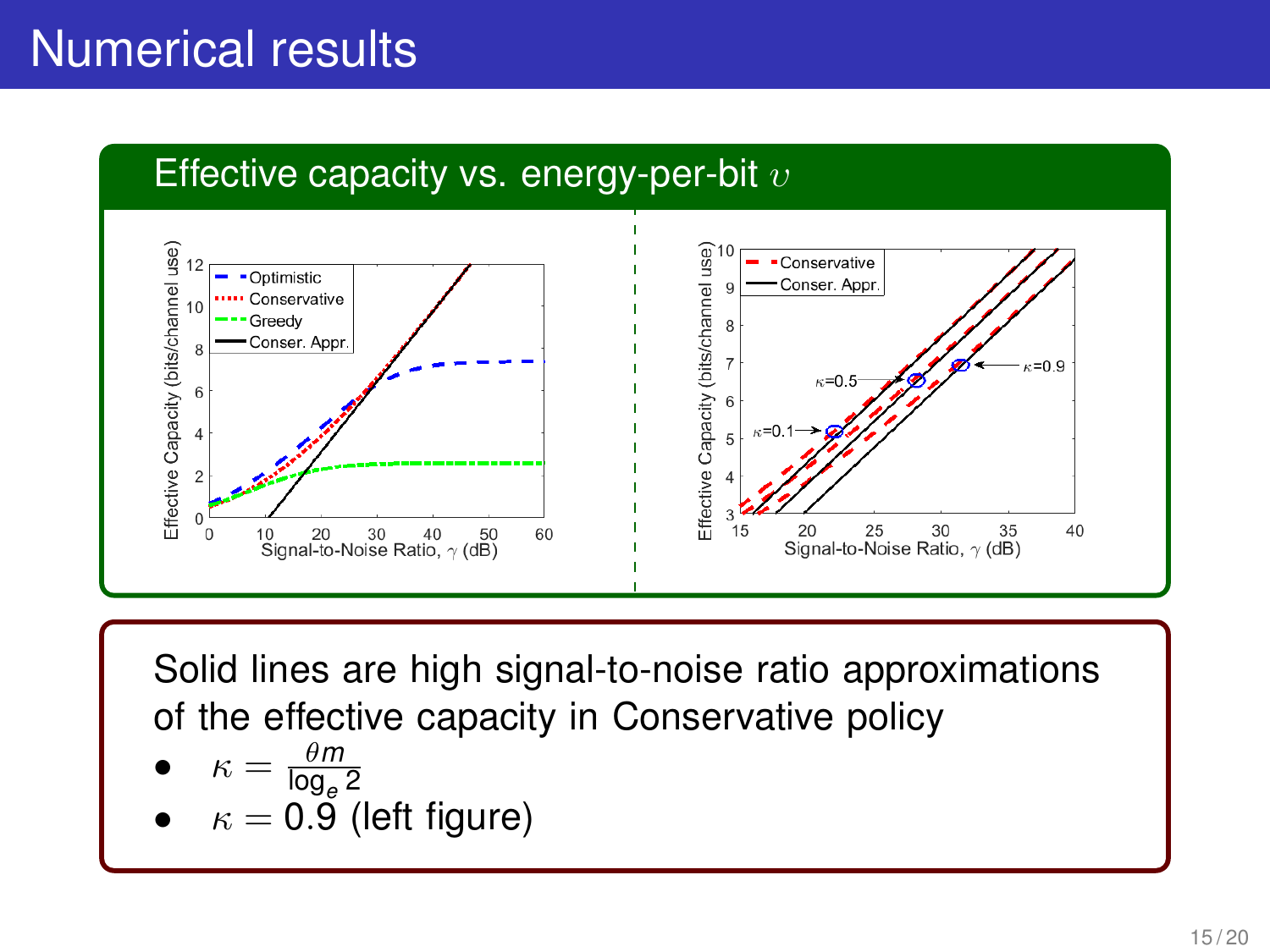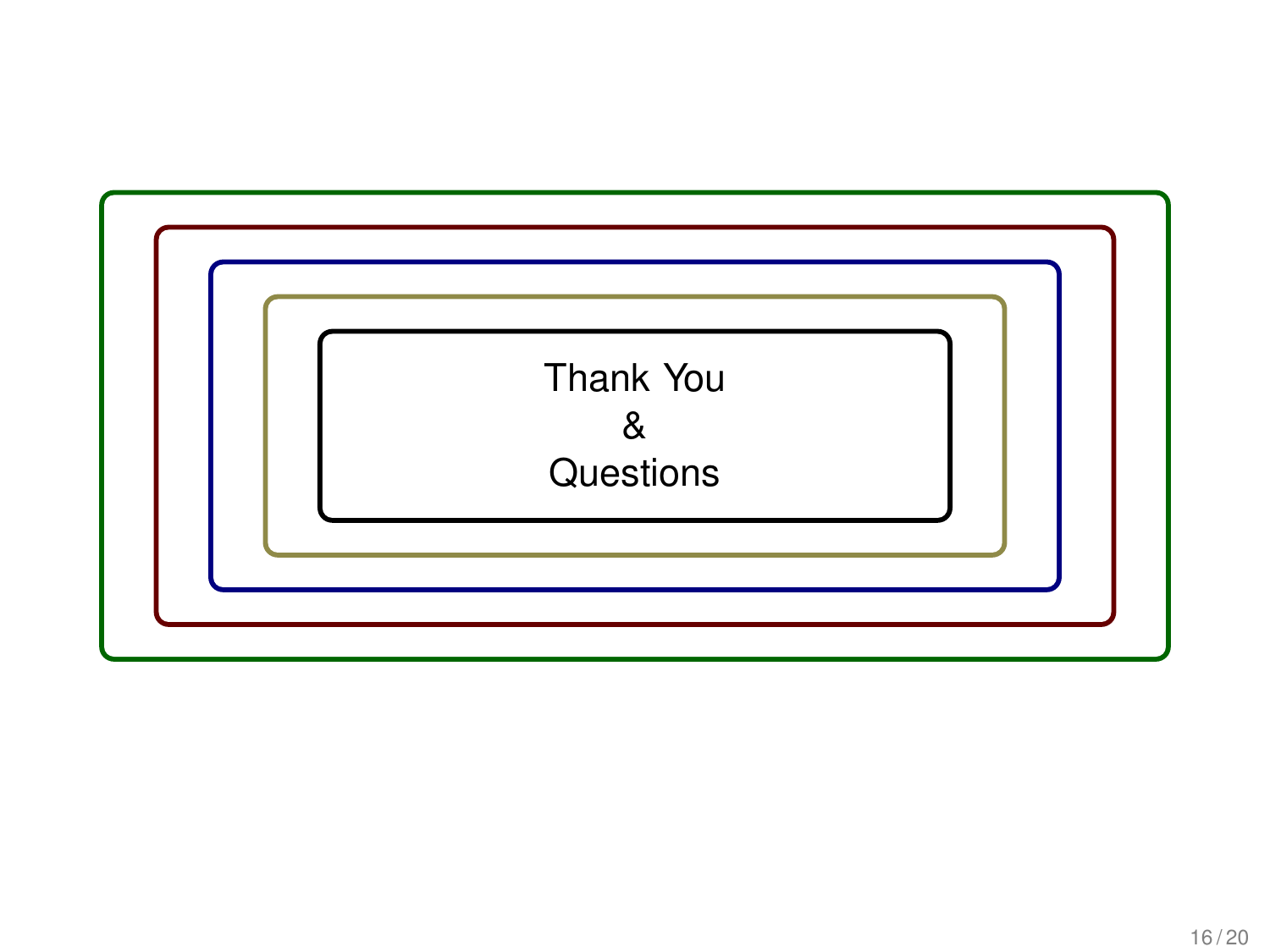## <span id="page-16-0"></span>Backup — Effective capacity

Effective capacity as a function of signal-to-noise ratio  $(\gamma)$ and decay rate  $(\theta)$ 

$$
C_E(\theta, \gamma) = \max_{p_d P_b + (1-p_d)P_i \leq P_{int}} -\frac{1}{m\theta} \log_e \frac{1}{2} \mathbb{E}_h \Big\{ A + \sqrt{B^2 + 4C} \Big\}
$$

$$
A = p_{b1}e^{-\theta R_1} + p_{b2}e^{-\theta R_2} + p_{i3}e^{-\theta R_3} + p_{i4}e^{-\theta R_4},
$$
  
\n
$$
B = p_{b1}e^{-\theta R_1} + p_{b2}e^{-\theta R_2} - p_{i3}e^{-\theta R_3} - p_{i4}e^{-\theta R_4},
$$
  
\n
$$
C = (p_{b3}e^{-\theta R_3} + p_{b4}e^{-\theta R_4})(p_{i1}e^{-\theta R_1} + p_{i2}e^{-\theta R_2})
$$
  
\n
$$
p_{bk}
$$
 and  $p_{ik}$  are functions of  $\alpha, \beta, p_d, p_f$  for  $k \in \{1, 2, 3, 4\}$ 

Optimistic policy :  $R_1 = R_3 = C_1$ ,  $R_2 = 0$  and  $R_4 = C_4$ Conservative policy :  $R_1 = R_3 = C_1$  and  $R_2 = R_4 = C_2$ Greedy policy :  $R_1 = R_2 = 0$ ,  $R_3 = C_3$  and  $R_4 = C_4$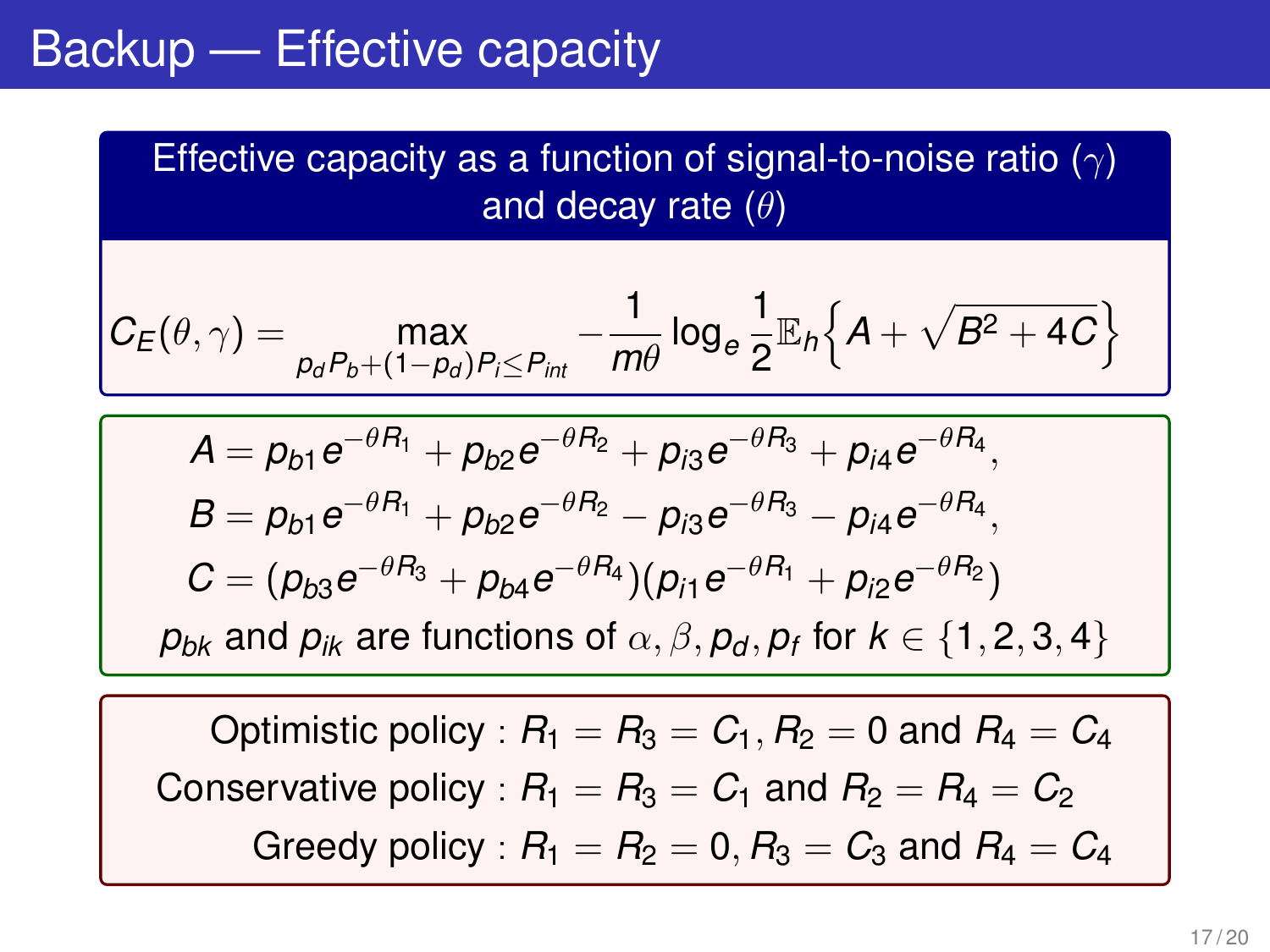# Low/high signal-to-noise ratio regime

#### **Remarks**

- $v_{\text{min}}$  does not depend on  $\theta$  in all transmission models
- $S_0$  is a function of  $\theta$  in all policies
- $v_{\text{min}}$  and  $S_0$  do not depend on the state transition probabilities of primary users in Conservative policy
- $\bullet$   $v_{min}$  and  $S_0$  do not depend on the correlation dynamics of primary users' sampled signals in Greedy policy
- $v_{min}$  and  $S_0$  depend on  $p_d$  and  $p_f$  only in Optimistic policy
- $S_{\infty} = 0$  in Optimistic and Greedy policies

• 
$$
\mathcal{S}_{\infty} = 1
$$
 if  $\frac{\theta m}{\log_e 2} = \kappa < 1$ , and  $\mathcal{S}_{\infty} = \frac{1}{\kappa}$  otherwise in Conservative policy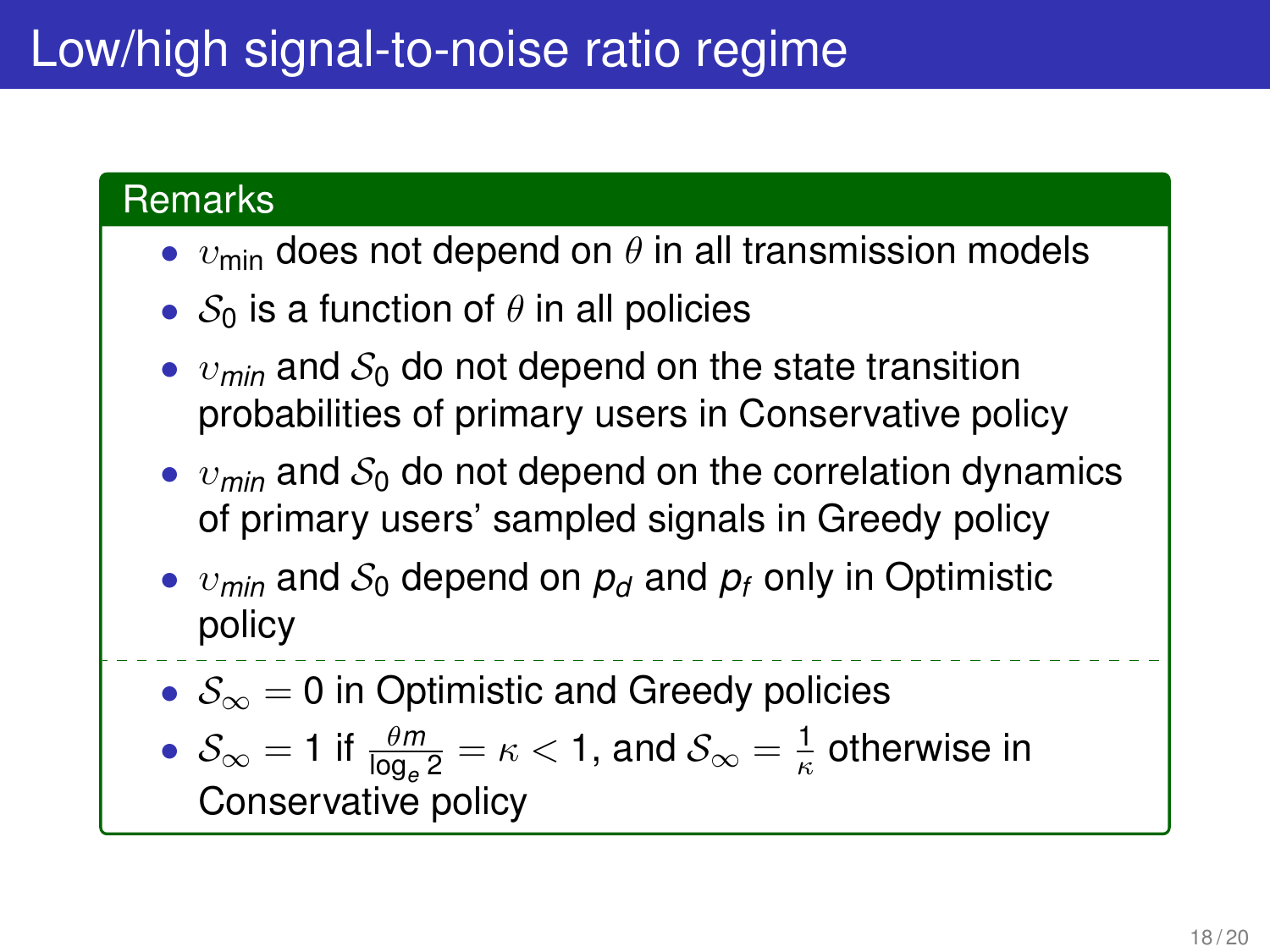# High signal-to-noise ratio regime

## High signal-to-noise ratio regime can be considered when:

- 1) There is no strict interference power constraint
- 2) Secondary users internal power limits are very high

#### **Define**

 $\mathcal{S}_{\infty} = \lim_{\gamma \to \infty} \frac{C_E(\theta, \gamma)}{\log_{\theta} \gamma}$  $\frac{dE(V;Y)}{\log_2\gamma}$  : High signal-to-noise ratio slope in bits/channel use (3 dB)  $\mathcal{L}_{\infty} = \mathsf{lim}_{\gamma \to \infty} \left\{ \mathsf{log}_2 \, \gamma - \frac{\mathcal{C}_E(\theta, \gamma)}{\mathcal{S}_{\infty}} \right\}$  $\left\{\frac{\varepsilon(\theta,\gamma)}{S_\infty}\right\}$  : Power offset with respect to a reference channel having the same slope Approximation :  $\mathcal{C}_{\mathcal{E}} = \mathcal{S}_{\infty}$  [log<sub>2</sub>  $\gamma - \mathcal{L}_{\infty}$ ] – *o*(1)

### **Remarks**

•  $S_{\infty} = 0$  in Optimistic and Greedy policies

• 
$$
\mathcal{S}_{\infty} = 1
$$
 if  $\frac{\theta m}{\log_e 2} = \kappa < 1$ , and  $\mathcal{S}_{\infty} = \frac{1}{\kappa}$  otherwise in **Conservative policy**